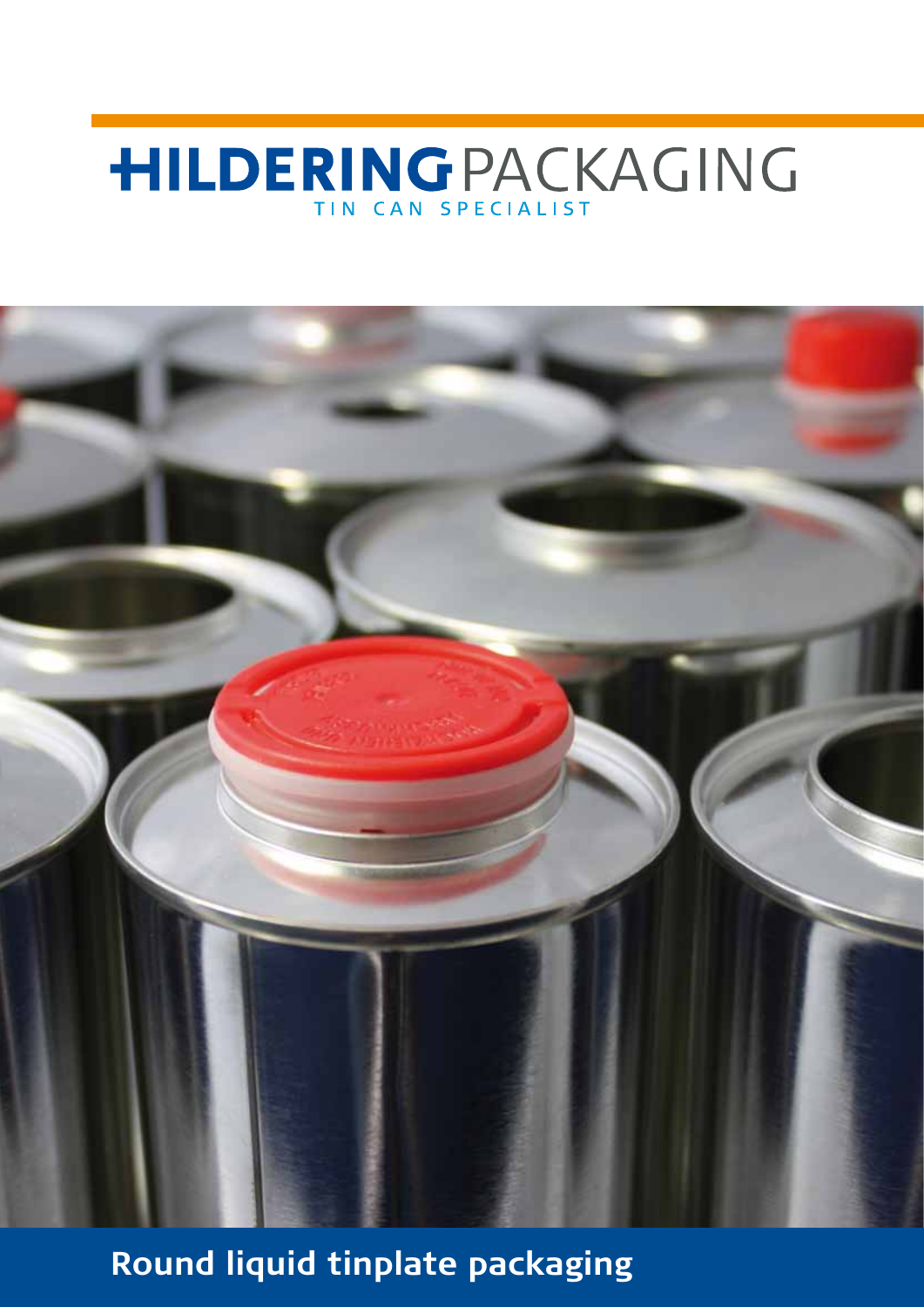## Round liquid tinplate packaging



Liquid containers have a filling aperture in the flat top of the container. The tinplate containers are suitable for liquid filling goods with a low viscosity such as solvents, thinners, wood-stains and cleaning products. In addition to this, the packaging is perfectly suited for safe transport and storage of hazardous materials and it often has a UN certificate.

Liquid packaging is available in a round and a rectangular design (see our brochure for rectangular liquid tinplate containers for more information). All round liquid tinplate packaging is of a cylindrical shape, meaning that the body is straight and does not taper inwards. Internally coated liquid containers are not common but are available.

#### Assortment

We have a wide range of round liquid containers. Various measures are usually available per capacity. The aperture can vary in diameter. The combination of aperture and the type of cap partially determine the UN certification. Round liquid tinplate packaging is available from 100 ml up to 28 litre. The liquid containers from 2.5 litre (plastic or metal) are fitted with a wire handle in order to make pouring and carrying easier. In various sizes, the bottom is 'necked in', which allows the product to be stacked.

The diameter in combination with the height determines the capacity. Most standard ground sizes are included in the table. Round liquid tinplate packaging is already available in a UN certified version from 250 ml sizes. Round liquid tinplate packaging is most commonly used in the smaller sizes, up to 1 litre, depending on the user market. In the larger sizes, the more efficient stacking of the rectangular shape is usually preferred over the round shape. In the sizes over 20 litre, the round shape becomes more interesting again because of the greater level of robustness that is created by the shape and the thickness of the tinplate.





#### Srew top and closings

There are in fact two types of closings: by plastic cap or by metal cap. Plastic caps are available in many varieties and several colours. The caps can be fully made out of plastic, or can be manufactured in combination with an aluminium seal. The aperture can be DIN or REL. The difference is that in the REL the hole is bent outwards. This type of screw top was developed to make it easier to empty the container (the screw top protrudes after all). Currently REL is he most common filling aperture.

Plastic caps can be either of the extractable (bellow seals) type or a screw top variety. Bellow seals disappear inside the container and are pulled out and fitted with a pouring spout. These tops improve the stackability of the liquid containers. Screw tops are often combined with a Child Safety Certificate and are frequently used in consumer markets. Because the screw tops stick out of the flat top, stacking on a pallet is not convenient.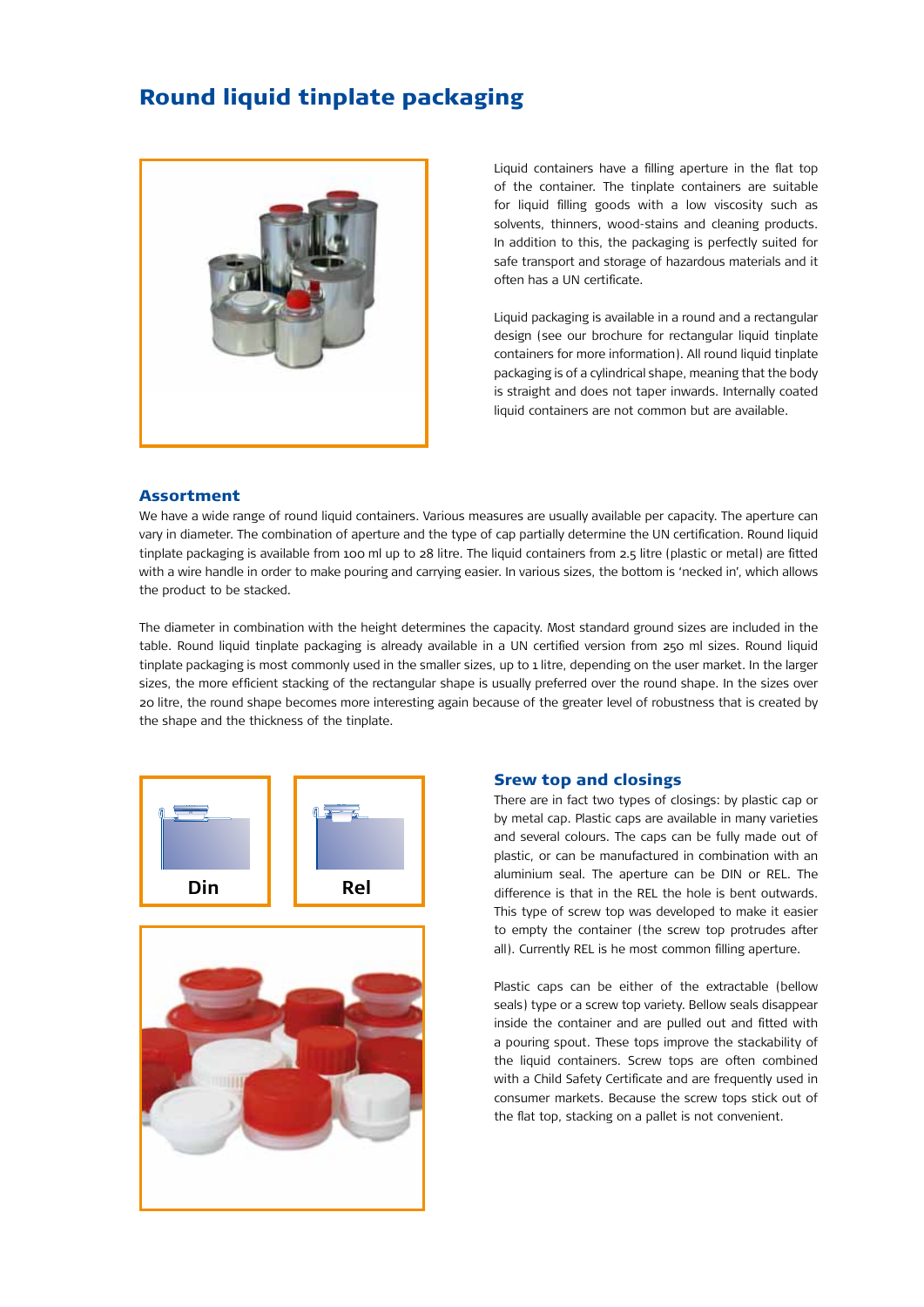

All types of plastic caps can be used to reseal a product after opening. Plastic caps can easily be applied by hand. When filling large numbers of units at high speed, the plastic caps are sometimes applied by machine. We have developed a special cap pusher for medium-large charges in order to improve effectiveness.



#### Metal screw top

Metal screw tops in particular used for aggressive filling goods which are not suitable for use with plastic closings. The metal screw top is also often used in laboratory settings. The caps are easy to process by hand and are easy to reclose. The round liquid tinplate packaging can also be supplied with a flat metal screw cap in the sizes from 15 litre upwards (TriSure closing).



### Printing

The round liquid tinplate packaging can be labelled quite quickly and easily because the shape of the body is cylindrical and there is no handle. By far the most tin containers are printed by offset printing. In larger quantities, offset printing is an excellent solution to allow for optimal communication. The numbers at which this becomes an option are available upon request. Smaller quantities (from 2 pallets) can be printed using digital printing technology. Digital printing of round liquid tinplate containers is currently only available for the 500 ml and 1 litre sizes. You can find more information in our brochure about the Hildering COLORCAN.



#### Protecting outside

When filling goods are stored and processed in a damp environment, an extra layer of lacquer on the outside of the tinplate packaging is recommended. We can apply a transparent or gold lacquer to the vulnerable parts (bottom and top), so any oxidation can be prevented.